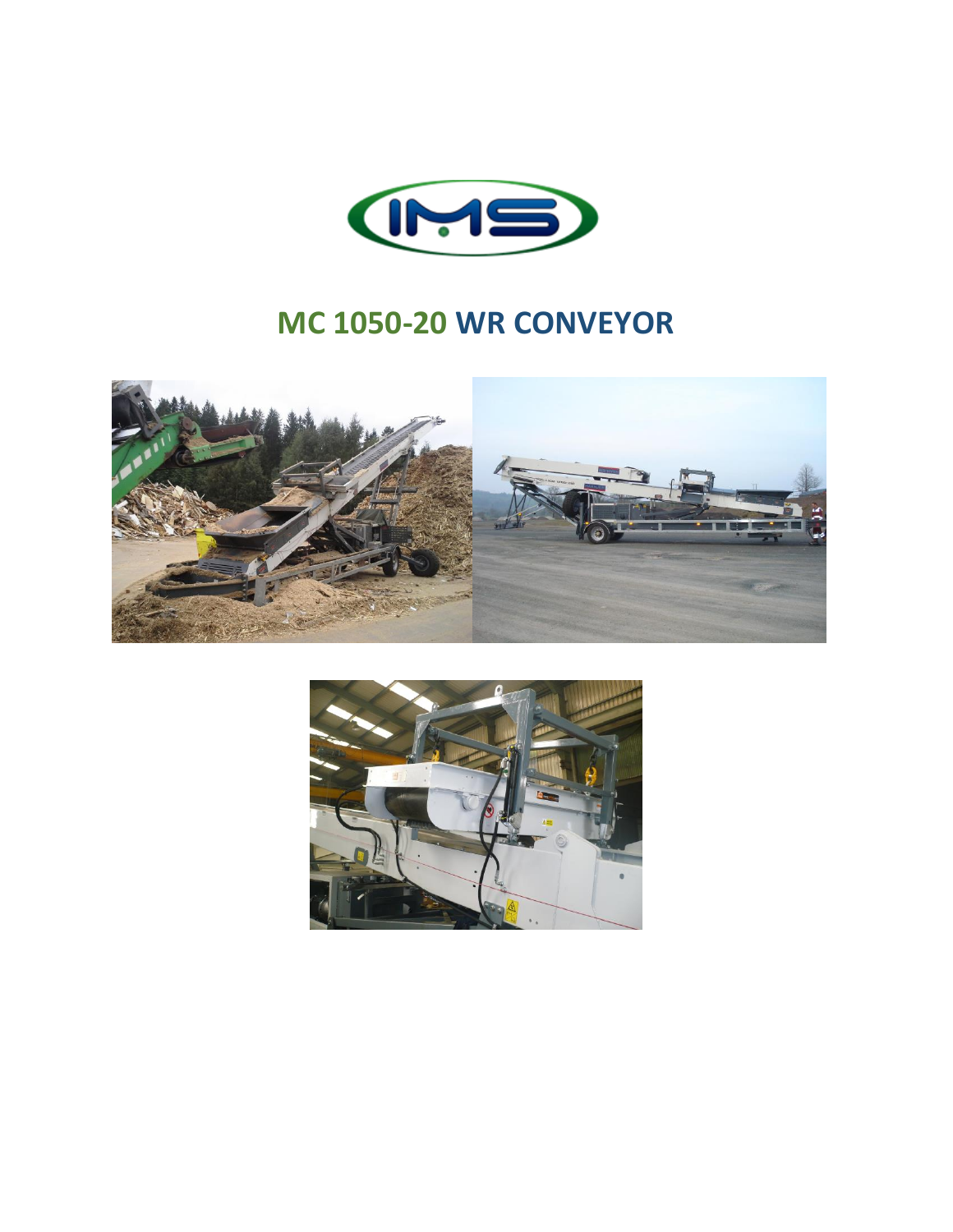# **Irish Manufacturing Services Limited**

A leading manufacturer of screening and conveyor equipment, offer the MC1050- 20WR wheel stacking conveyor, the ideal conveyor for handling wood chip, mulch, and recycled waste timber

# **Heavy Duty Construction**

Constructed from MS plate designed in 20" (500mm) deep section to give added stability and to withstand the rigors of heavy duty operation

## **Conveyor**

The conveyor is constructed in 3 sections , the tail section includes a generous feed hopper and the head section includes the conveyor drive , consisting of a Sauer-Danfoss hydraulic motor and rubber lagged drive pulley

## **Diesel-Hydraulic Power Unit**

The conveyor is powered by a Caterpillar C2.2 38 kw Diesel Engine coupled to a tandem hydraulic pump giving sufficient oil flow to drive both the conveyor at maximum output and to operate the magnet

## **Radial Operation**

The Radial Operation is facilitated by 2 445/55 x 22.5 Super Single wheels mounted in radial alignment. One of the wheels is driven by a Brevini geared hydraulic motor to provide radial movement. The radial wheels are retracted via hydraulic cylinders to transform the machine to road transport mode

#### **Road Transport**

The undercarriage consists of a heavy duty chassis with a TUV approved axle with 385/55 x 22.5 Super Single Wheels, VBG approved Tow Hitch, Braking System and approved 24v Lighting System.

# **Hydraulic Folding Mechanism**

The folding mechanism of the conveyor head section allows for quick site set up and provides a flexible approach to transport of the unit. The hydraulic folding is designed so that the hydraulic cylinder piston rods are fully protected when the machine is operational

# **Magnet**

An Eriez CP20/100 SC2 hydraulically driven Overband Magnet is provided to remove nails etc from timber products. Magnet installation includes stainless steel chute to discharge collected material to waste skip

#### **Emergency Stop System**

Every MC1050-20WR Conveyor is equipped from the factory with an emergency stop system that will render the plant inoperable when activated, providing added safety for the operator.

# **Standard Features**

38 kw Diesel-Hydraulic Drive 42" (1050mm) wide 3 ply belt Hydraulic Folding on Head Section Hydraulic Raise and Lower Manual Folding of Tail Section